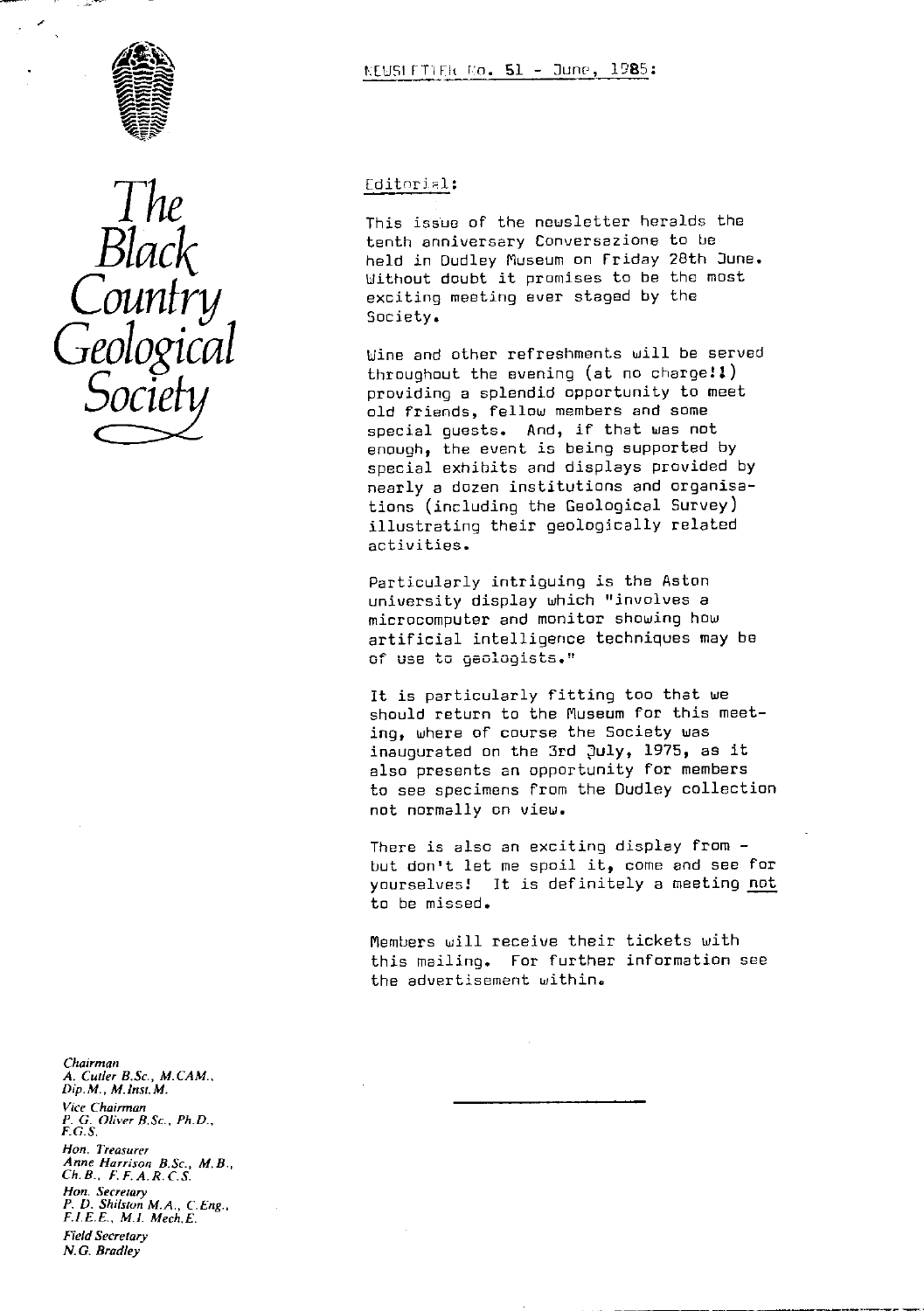Monday June 17th: Evening field trip to Urens Mest, leader Paul Shilston. Meet at 7 p.m. outside King Arthur pub, junction of New Birmingham Road and Priory Road, Dudley.

Friday June 28th: Conversazione to mark the tenth anniversary of **ECGS.** At Dudley Museum.

Tuesday July 2nd: Briefing for the weekend field trip to the Lake District. 7.30 p.m. at the Dome Laboratory, University of Birmingham.

Friday-Sunday July 5-7th : Weekend field trip to the Lake District, leader Dr. Frank Moseley. Accommodation for those who have booked will be at Hawkeshead Youth Hostel, Esthwaite Lodge, Hawkeshead (Grid ref. 5D 355967). This is about one mile south of H'head village. Please arrive by 7 p.m. if you have reserved a meal on Friday evening.

Monday 15th July: Evening field trip to Ketley quarry, Kingswinford. Leader Alan Cutler. Meet at 7 p.m. outside Ketley Far, Ketley Road, off Dudley Road, Kingswinford.

Monday September 16th: Talk by Professor Donald Hawkes at the Saracen's Head "Geology of the Midlands."

Thur.- Sat. September 19-21st : Sixth meeting of the Geological Societies of the British Isles, at Birmingham University. Details to be announced.

Sunday October 6th: Joint field trip with Shropshire Geological Society to Cotwall End. Leader Alan Cutler.

Monday November 11th: Talk by Dm Margaret Oliver at the Saracen's Head "Geology and Soils."

November (date to be announced) Field trip to the Lickey Hills. Leader Dr. R. Hamblin.

Friday December 6th: AGM of the Geological Curators' Group. *The* hosts are BCGS.

Monday December 9th: Talk by Dr. R. Bradshaw of Bristol University at the Saracen's Head "The Eye of Faith in Geology."

From the Papers: The Times 16.4.85

# **Science report**

# Giant clams sustained by continental drift

#### **By a Special Correspondent**

**Usually animals and plants find a niche in the environment and stick to it. But that seems not to apply to giant clams and tube worms that live around natural, ocean-bottom bat-water geysers near the Gals-pages islands, where new hot scan crust is forming. .**

**According to Dr Erwin Suess, of** Oregon State University, who has<br>seen them from the deep-sea<br>diving vessel Alvin, they also live<br>around cold water jets in the ocean<br>off Oregon, although the chemical<br>and thermal conditions there are **totally different.**

**Yet there €s a similarity between the two locations: a geological one. While at the Galapagos, ocean crust Is coming up from the Firth's Interior, off the Oregon coast it is going dawn, descending under North America, thus travelling slowly across the ocean floor like a conveyor belt.**

The two situations would seem<br>to be biologically worlds apart.<br>Where the bot, molten crust is<br>rising, as at the Galapagos, cold<br>water is drawn in from the<br>surrounding ocean, heated and<br>ejected at temperatures of hun**dreds of degrees centigrade.**

**Saturated with sulphurous minerals, the emerging jets form** <sup>n</sup> **black smoke In the water which provides food for bacteria that live on a sulphur cycle (rather than the oxygen cycle that all other earthly life depends on). In turn, other organisms feed off the bacteria and so on until at the top of the chain come the black smoker giant clams and tube worms which, until Dr Suess's discovery, appeared to be unique to that environment. <sup>1</sup>**

**By contrast, where the cold crust is descending, as off Oregon,**

**there are no hot sulphurous springs: only cold fetid water being** Corresp<br>there **a**<br>springs:<br>squeezed<br>sediment  **out of the ocean sediments, the detritus of ocean life, like water Preen a sponge as the crust descends Into the Earth.**

**As it oozes out from the sediment, the rich organic fluid forms carbonate chimneys stand**ing 1 to 2 metres off the ocean<br>floor, according to Dr Suess and<br>his colleague, Gary J. Massoth, of<br>the National Oceanographic and<br>Atmospheric Agency, Seattle.<br>Around these chimneys, Dr<br>Suess said, were giant clams and<br>tub

**Galapagos. Instead of feeding on sulphur-dependent bacteria, the Oregon clams and worms eat methane-oxidizing species, which are In turn sustained by the rotting organic matter in the rich sediment fluid, Dr Suess believes.**

**He bus chemical evidence for that claim. Samples of the carbonate chimneys showed that the carbon was severely depleted in a rare carbon isotope called carbon-13 (most carbon Is carbon-12), which is characteristic of carbon metabolized by methane**-**digesting bacteria. The same Is** true of the carbon in samples of the<br>giant clams and tube worms. "This<br>is a very important indication of<br>methane origin," Dr Sness said.<br>The giant clams and tube worms<br>of the Galapagos, and those off

**Oregon, have found two quite different niches connected only by one of the most fundamental phenomena of geology: continental drift, a phenomenon thus dis-covered by evolution long before the geologists.**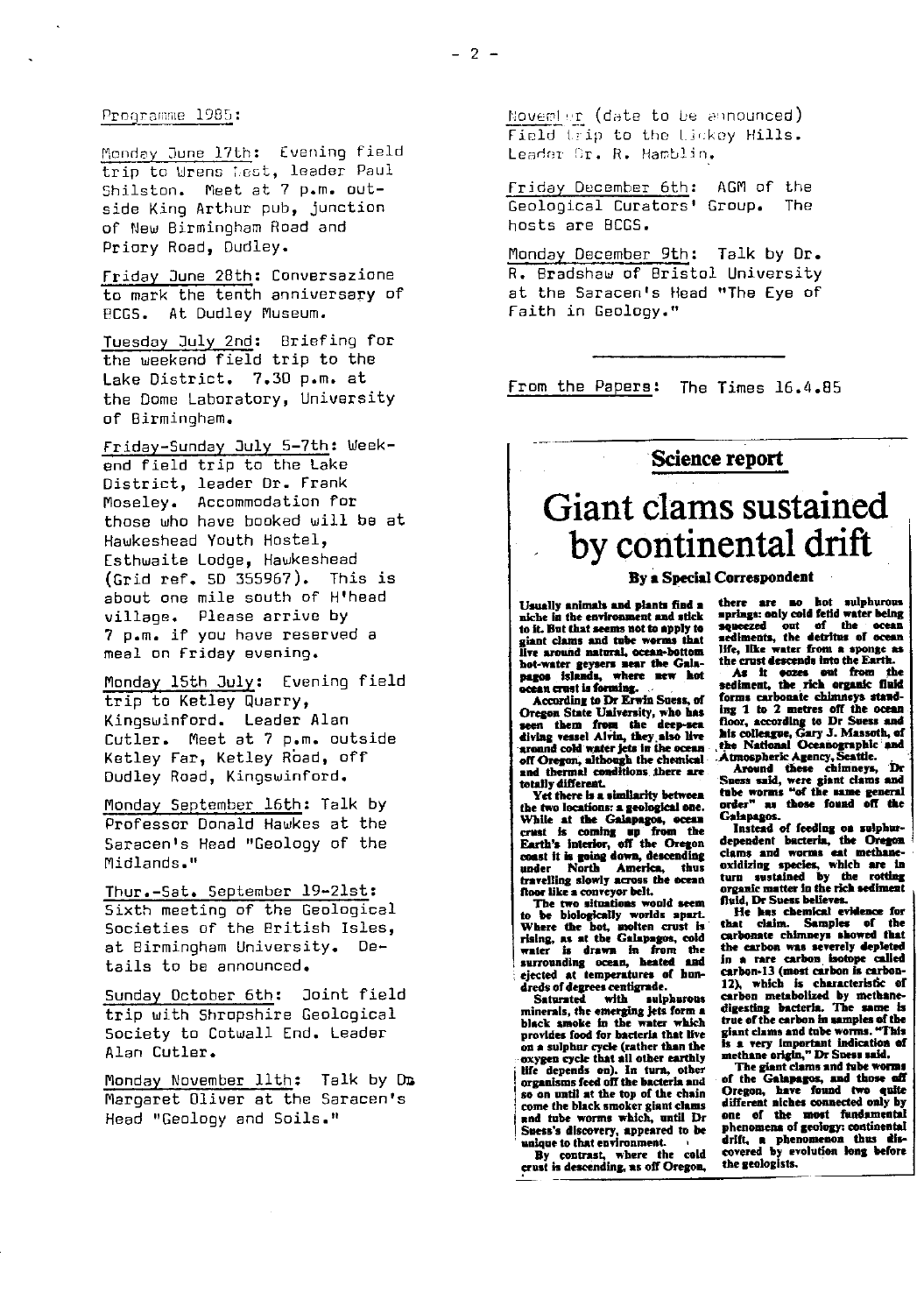Movember 12th, 1984: Talk on Rorehole Drilling By Maitland :) uds.

A range of drilling applications was outlined. These related to the search for oil, the proving of mineral reserves and sand and gravel deposits, looking at underground water resources, searching for suitable sites for the disposal of toxic wastes, and even experimenting with the utilisation of geothermal energy. The field trip borehole concerned a further category, site investigation, and typified the type of work undertaken to confirm the geology of sites and to examine the stability of rock strata below, for example industrial and residential sites.

Two fundamential types of drilling can be distinguished.

1. Cable percussion; used for the boring and investigation of soils and superficial deposits, generally leading to soil mechanic reports and recommendations for the design of foundations.

2. Rotary drilling; used for the investigation of rock formations.

The following rotary drilling techniques were described.

- (a) open hole drilling,
- (b) core drilling,
- (c) percussive drilling,
- (d) auger drilling,

and the methods of flushing and sampling were discussed at some length.

Nov.17th, B'hole drilling/Social:

On Saturday, air-flush rotary open-hole and core drilling techniques were demonstrated in a section of the Middle Coal Measures at Lower Gornal. A tractor-mounted hydraulic topdrive drill rig was used in conjunction with an air compressor developing 440 c.f.m. at 110 p.s.i. to provide the flushing !:7Ediurn.

The rock chippings blown to the surface were sampled and described, and a log of the geological succession was obtained. Zones of broken ground related to old under ground mine workings temporarily halted ,the "returns", and indicated that the strata were potentially unstable from the point of view of development. A rock core was taken to demonstrate core-drilling procedures, and to confirm the nature of the strata at the rock head.

The borehole loo is as follows where a foot is a foot and not 0.304 of a metrel

#### Depth: Strata:

| $\texttt{G.L.-}10$ '                        | Opencast backfill.                                                |
|---------------------------------------------|-------------------------------------------------------------------|
| 10' -17'                                    | Black mudstone.                                                   |
| 17' ⊷17 <del>}</del> ' Coal.                |                                                                   |
|                                             | 17흇╹ー18号╹ Black mudstone.                                         |
|                                             | 18 <sup>1</sup> , 24 <sub>3</sub> , Broken ground and coal        |
|                                             | $($ Heathen coal? $).$                                            |
| 24늘" – 28 "                                 | Grey sandy mudstone.                                              |
| 28' -37'                                    | Grey sandstone.                                                   |
|                                             | 37' -37½' Brown sandstone.                                        |
|                                             | $37\frac{1}{2}$ '-43' Grey sandstone.                             |
|                                             | 43' =45½' Grey mudstone.                                          |
| 45号" – 52号"                                 | Brokenground 80% air loss                                         |
|                                             | (Stinking Coal).                                                  |
|                                             | $52\frac{1}{2}$ '-69 $\frac{1}{2}$ ' Grey mudstone with sandstone |
|                                             | bands.                                                            |
| 69 $\frac{1}{2}$ '-74 $\frac{1}{2}$ ' Coal. |                                                                   |
|                                             | 74}'-76' Mudstone.)New Mine Coal?                                 |
| 76' -79' Coal.                              |                                                                   |
| $79! - 81!$                                 | Grey sandstone.                                                   |

The seams can only be named in the light of the geological sheets and information from nearby boreholes, and the history of the adjacent opencast sites. Even then there is always room for other interpretations.

Interesting though the morning's activities were, the ensuing buffet and close examination of the ales at the Park Inn were the undisputed climax of the day's activities.

Maitland Woods: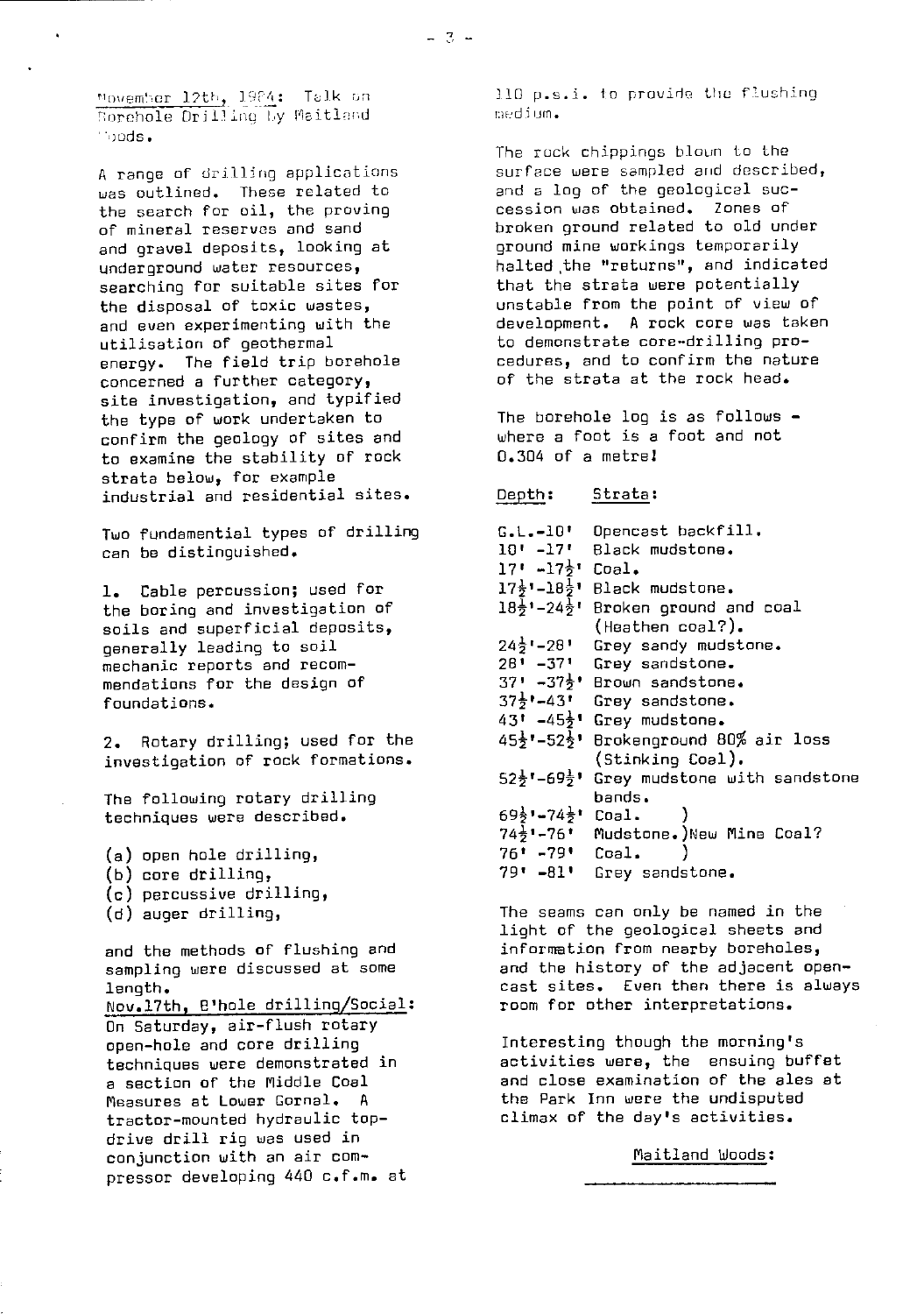December 3rd, 1984: Talk by Professor A. Hallam of Rirmingham University "Mass Extinctions and the Fossil Hbcord."

Dr. Hallam is one of the leading authorities on palaeontology and **palaeoenvironments,** and his Jurassic papers especially have been very innovative. He attempted to enlighten members on the very complex subject of mass extinctions.

Charles Darwin expounded the theory of extinction due to biological competition. He gave less weight, however, to changes in the physical environment, or to whether the fossil record bears out his theory of competition.

In the best known mystery of mass extinction, that of the dinosaurs, Dr. Hallam favoured the extinction of the gymnosperm plants, the main diet of the herbivorous dinosaurs, as a key factor in their mass extinction. The mammals, too, increased their competition with the dinosaurs as the reptiles steadily declined. With the extinction of the dinosaurs at the end of the Cretaceous, the mammals opportunistically advanced.

At Urens Nest, as at most Lower Palaeozoic sites of similar **palaeoenvironment,** brachiopods predominate. Towards the end of the Palaeozoic, bivalves took over as the brachiopods declined, moving in to fill vacant niches.

Reef Corals, Rudists, Dinosaurs, Ammonites, and some protozoa all declined at the end of the Jurassic, and the number of families in the Cretaceous was much reduced. Was this due to sea level changes, or to climatic changes? Work at Berkeley, California has involved the

reasurine of iridium in deep sea clays, left from meteorite falls. Heavy concentrations are found at the Jurassic-Cretaceous boundary, hut very heavy concentrations are found at the Cretaceous-Tertiary boundary. Dr. Hallam gave the example of a 10 km. asteroid crashing into the Earth. A nuclear winter would ensue, many plants would die, affecting food chains.

But as one might expect, the situation is more complicated than that. The Cretaceous extinctions were not sudden but occurred over<br>hundreds of thousands of vears. So hundreds of thousands of years. was another cause responsible $\boldsymbol{\mathcal{I}}$  The "volcanic theory" expounds that the iridium concentrates could have come from volcanoes. Large scale volcanism would also have thrown huge quantities of ash into the atmosphere, affecting the climate.

University of Chicago geologists have studied marine extinctions back to the Palaeozoic, and claim to have found several mass extinctions of families, suggesting a 26 million year cycle. They think this has an astronomical cause, such as comet impacts or even an unknown companion of the Sun! Dr. Hallam treated this with scepticism.

A number of ecologists have been working on the theory that low sea level can have a global effect, and indeed sea levels were relatively low at the end of the Cretaceous and into the early Jurassic. The sea level is affected by polar ice melting, but also by the amount of sea floor spreading.

Al Fisher (USA) suggests that the Earth alternates between icehouse and greenhouse conditions, with increased carbon dioxide producing the greenhouse effect. Times of low sea level coincide with *ice ages, and such con*ditions can be traced back to the Palaeozoic. At times of maximum sea floor spreading, juvenile carbon dioxide would be produced from volcanoes, and with an increase in land surface, would affect global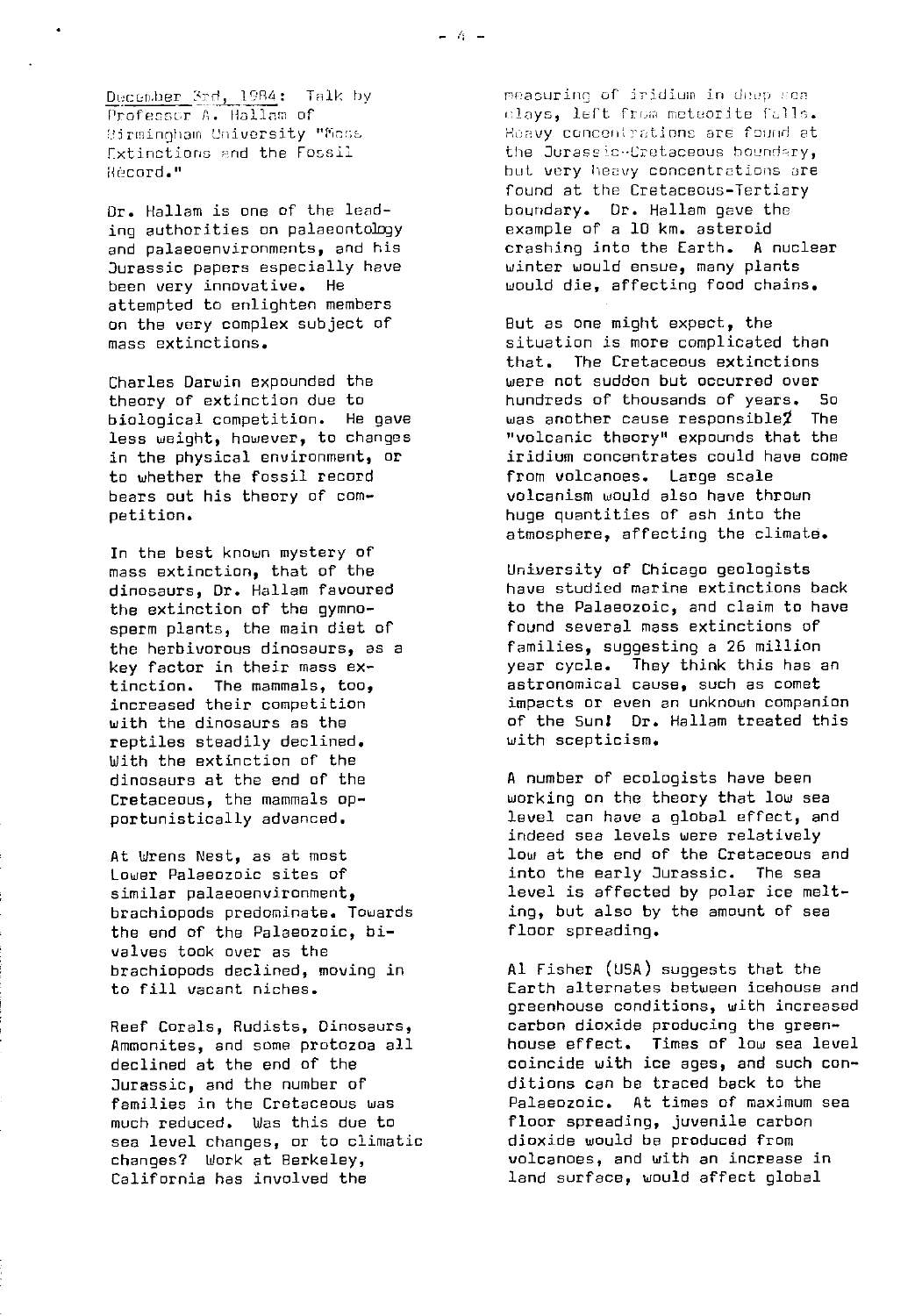clinate.

The subje<mark>ct is</mark> chwicualy very controversial, and Dr. Hallam made it very interesting and very enjoyable.

# Peter Knight:

March 18th, 1985 Annual General Meeting :

This began with the Treasurer's Report, which showed a healthy financial state. This was partly because of the increase in subscriptions and the collection of amears, but also to Peter Knight's sales. These have doubled the income. It had been decided to buy a projector and save hiring costs. The profits are likely to offset the costs of the Tenth Anniversary.

The Chairman's report followed. The seven field meetings and ten indoor ones had had variable attendances but were rising. Seven had been led by Society members. An unusual one was the talk and demonstration of borehole techniques, and the Social associated with them.

Conditions at the Allied Centre had deteriorated and costs had risen, so indoor meetings were moved to the Saracen's Head.

With regard to conservation, the schemes at Dudley Museum and Wolverhampton Art Gallery are proceeding.

For Cotwall End, a short geological trail guide is being organised.

The attendance at organised walks has been disappointing, so none have been organised for this year.

The costs of producing the news-

 ${\tt letter}$  have been modest, and production is assured.

fie look forward to the Tenth Anniversary of the Society this year.

Officers were re-elected, but the post of Conservation Secretary will lapse.

#### Sheila Pitts :

# Dudley Limestone Works : Progress Report Six:

The trial infilling scheme at the Dudley Sports Centre is progressing well, with the preparatory work underground now at an advanced stage. Initial trials of the rock paste pumping are to commence soon, to be followed by full scale operations.

The reports on the drill hole and other investigations into the abandoned workings at the Black Country Museum, Guest Hospital, Castle Mill and Broadway areas have now been published and are available for reading at the offices of the Borough Engineer at Stourbridge and of the Borough Planner at Dudley. In general the reports confirm and reinforce previous assessments and knowledge of the workings but the findings have led to minor changes to the "consideration zone" boundaries in the light of the ascertained depth and location of the workings, and to certain reappraisals of the nature and priority to be accorded to further investigations and other follow-up activities.

The Department of the Environment have indicated a minimum of £2.6 million to be allocated to Limestone Schemes in the West Midlands in 1985/6. It is considered that this order of funds will be insufficient to achieve the programme envisaged in the Dudley Strategy Document. Over fl.1 million may be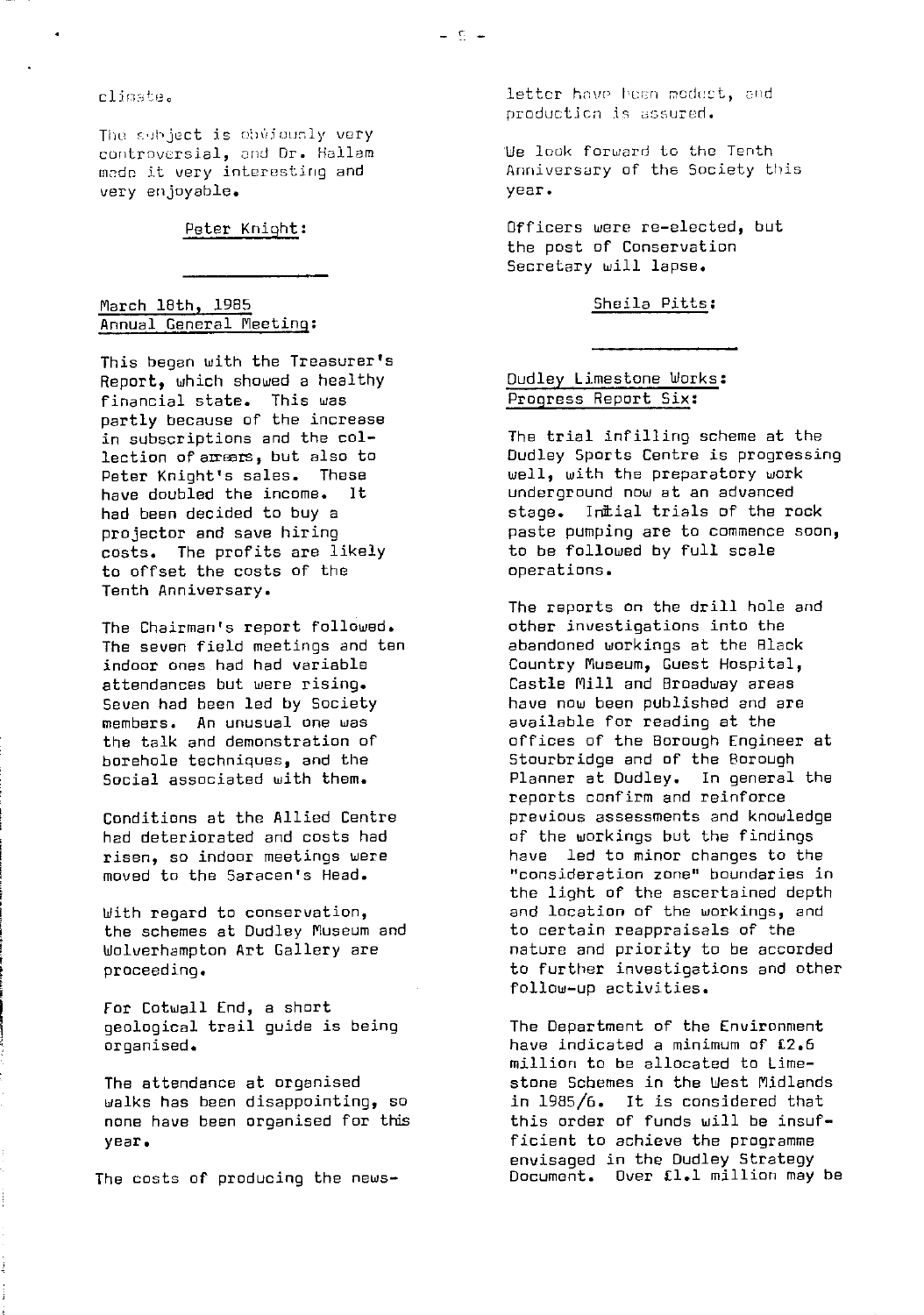eprit in Dudley in the current financial year, including the following projects:-

- Dudley Sports Centre -Completion of infilling trial.
- Guest Hospital area completion of stage ore investigations.
- Black Country Museum Completion of stage one investigations.
- bons Hill preliminary appraisal desk top studies.
- Wrens Nest ditto.

Monitoring of certain mines.

It is hoped that Derelict Land Grant will also be made available for drill hole investigations on the flanks of Wrens Nest hill and for desk top studies, and where appropriate inspections by personal entry into workings at Dudley Zoo and on Castle Hill.

There is now increasing emphasis on the execution of desk top studies similar to that at Seven Sisters (outlined in the last newsletter) for a number of areas in the Borough. Nevertheless, there are a number of important issues to be debated by the Council relative to .future levels of funding and programmes of work.

Alan 3. R. Evans :

Welcome back to Member :

Dear Secretary,

I am a qualified mining geologist and have just returned home to Wolverhampton, having been working for a mining company in Namibia. Although I have been a student member of the ECGS in previous years, I have lost contact in the last couple of

yt.src heving been werseas.

I would like to reacw my membership and be kept up to date with the Cuciety's news.

With many thanks, Yours sincerely, Andrew Marshall.

And a very good year to choose, Andrew - welcome home. Editor.

#### Shropshire Observed :

Sunday July 14th. Shropshire Geological Society Anniversary Day. 10 a.m. at Allington Hall, Shrewsbury. Illustrated talks, guided walks, details from Les Dolomore, 3 Woodlands Park, Shrewsbury.

London University Extramural Dept.,,26 Russel Square, London  $\overline{WC1B}$  5DQ.

Programme includes:- Sutton Water Company, Decorative Marbles, Pitsea Waste Disposal, London river terraces and building stones, Hertfordshire Pudding Stone, Building stones, Gault and Lower Greensand, Sheppey-London Clay. Contact Michael Bamlett at the above address.

Geological Museum, London:

There is a programme of lectures and films, for adults or for children, on many weekdays and Saturdays. It includes volcanoes, fossils, earthquakes, coal, polar regions and beaches.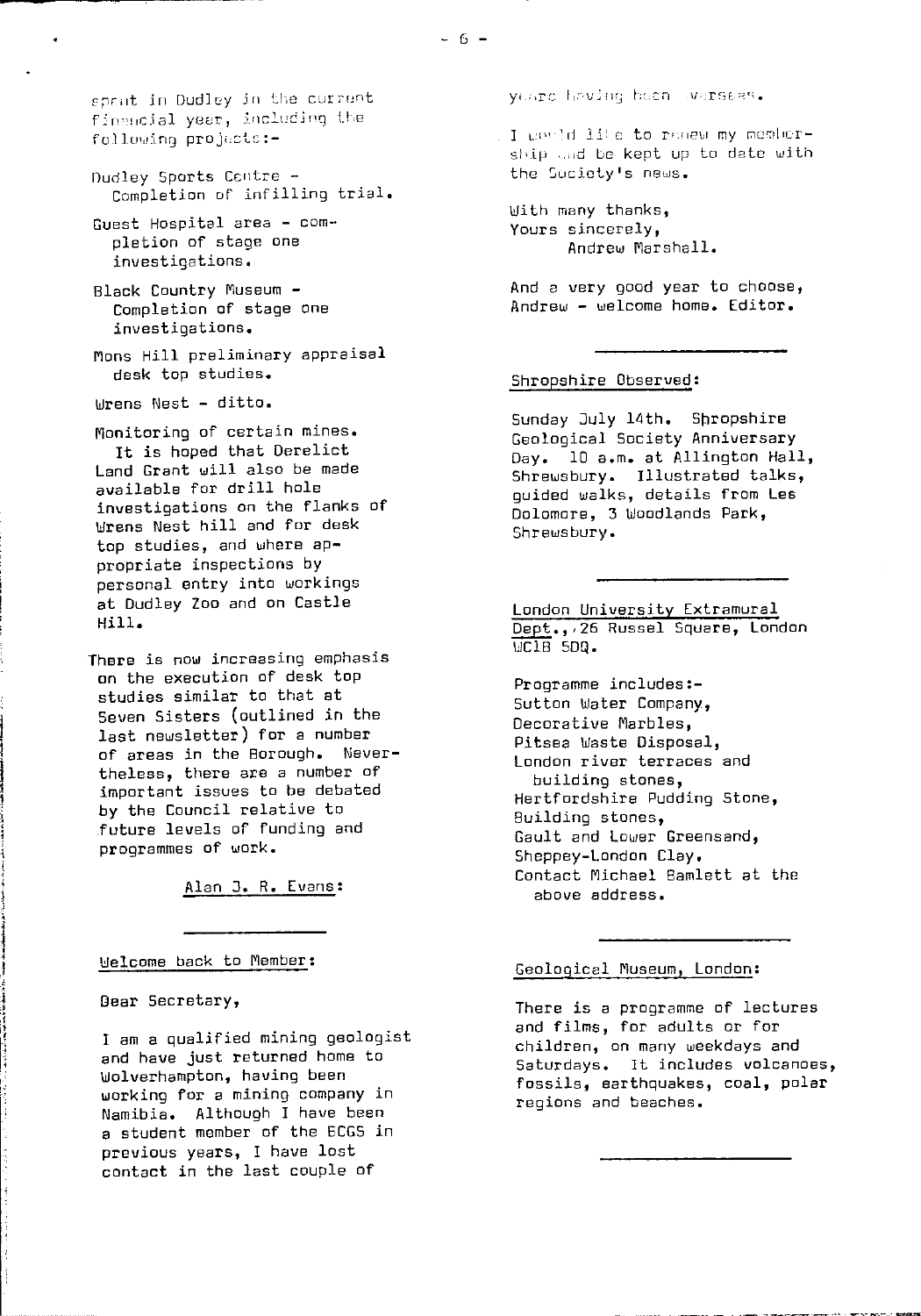Photographic Competition: for conservetionists.

0

Entry forms from Natural History Museum, Cromwell Rd., London SW7 5BD. Many prizes. Two categories:-"The World in our Hands" "Endangered Wildlife".

Closing date June 29th.

## Committee Dates :

Wed., 19th June. Mon., 2nd September. Mon., 4th November. All at the Park Inn, Sedgley.

#### Field Secretary:

Nigel Bradley, 40 Presthope Road, Selly Oak, Birmingham 829 4NJ. Tel: 475-7978 (Note change of address)

Hon. Secretary :

Paul 5hilston, 16 St. Nicolas Gardens, Kings Norton, Birmingham 838 BTU., Tel: 459-3603.

#### Editor :

 $\frac{1}{4}$ 

Sheila Pitts, 17 The Pear Orchard, Northway Farm, Tewkesbury, Glos. GL20 8RG.

Moetings are held at The Faracen's ings of Held at the Sistem of meetings commente at 8 p.m. Those uho would like lifts for field meetings, please contact Wigel Bradley.

The Society does not provide personal accident cover for members or visitors on field trips. You are strongly advised to take out your own personal insurance to the level which you feel appropriate. Schools and other bodies should arrange their own insurance as a matter of course.